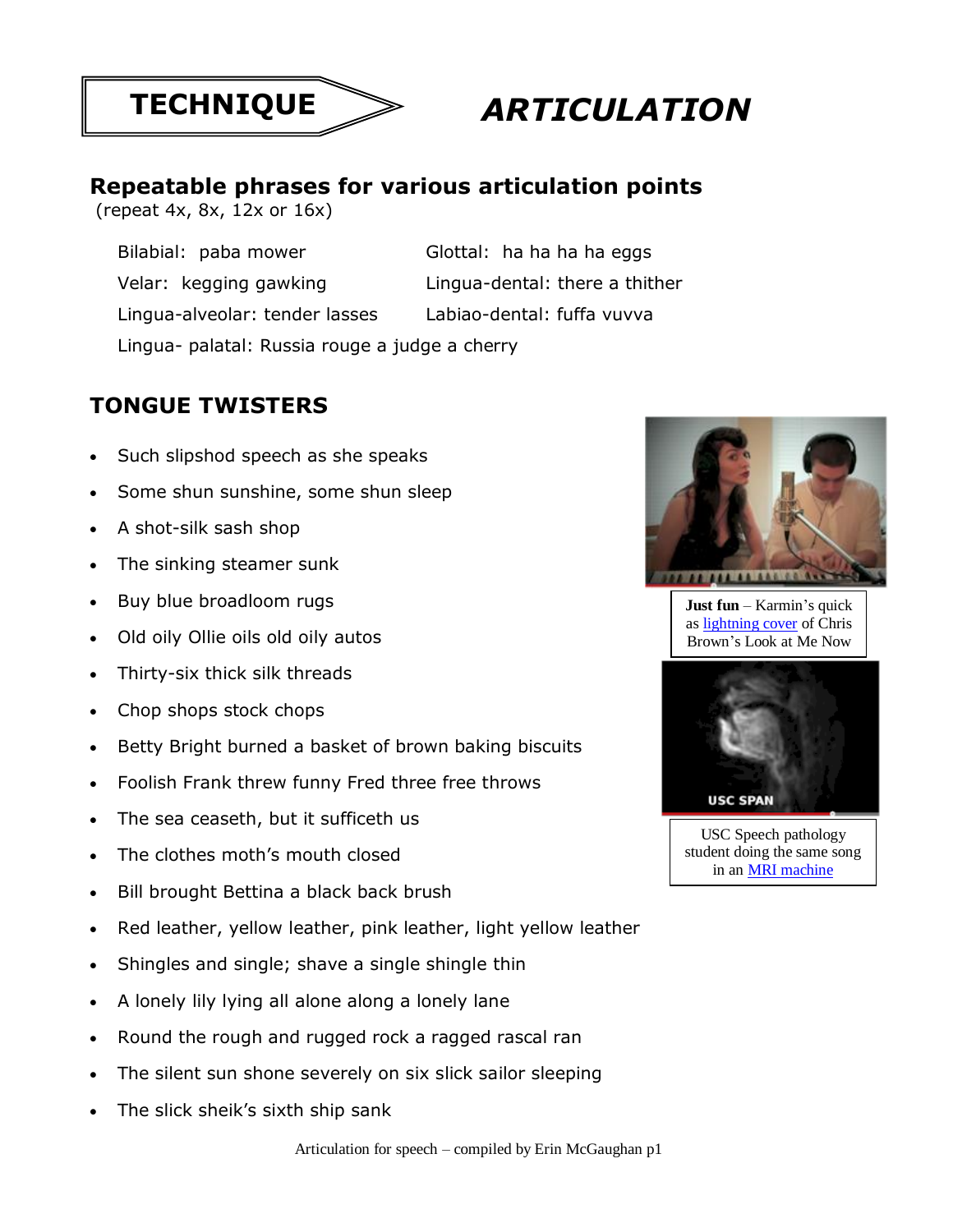- Put the cut pumpkin in the pigskin
- Geese cackle, cattle low, crows caw, cocks crow
- The needy needle woman needn't wheedle
- Six long, tall, slick, slim Sycamore sappies
- The swan swam over the sea. Swim, swam, swum. The swan swam back again. Well swum swan.
- My dame has a lame crane. My dame has a crane that is tame. Oh pray, gentle Jane, let my dame's lame crane come home again.
- The Ophilius Thistle, the successful thistle sifter, sifted a sieve full of unsifted thistles and thrust three thousand thistles through the thick of the thumb. Success to all successful thistle sifters.
- Sister Susie's sewing shirts for soldiers. Sewing shirts for soldiers is all that Sister Susie sews. The soldiers write epistles that they'd rather sleep on thistles than on the saucy short shirts for soldiers Sister Susie sews.
- While one warm worm wiggled up the wall, the other warm worm wiggled down. While one slick seal slip up the slide, the other slick seal slid down. While one blue beetle was bleeding blue, the other blue beetle bled black.
- Chop, chop, choppety chop. Chop off the bottom and chop off the top. What there is left will pop in the pot. Chop, chop, choppety chop.
- Pimlico Pamlico Pumpkins and peas. Pepper them properly or you will sneeze. Pop in a pipkin and leave them till one. Pimlico, Pamlico, then they'll be done.
- Betty Botter bought some butter, "But," she said, "this butter's bitter. If I put it in my batter it will make my batter bitter." So she bought some better batter, better than the bitter butter, and she put it in her batter and it made her batter better.
- If you saw a pink pug puppy playing ping pong with a pig, or a great gray goose agolfing with a goat, would you think it half as funny as a big brown Belgian bunny blowing bubbles with a bishop in a boat.
- Lily lost her looking glass, Lucy laughed at Lily, Lily's lamentations loud Lucy felt were silly. Luckily while Lily wailed, long and loudly crying, Lucy looked upon the floor where the glass was lying.
- To sit in solemn silence in a dull, dark dock, in a pestilential prison with a life-long lock, awaiting the sensation of a short, sharp shock from a cheap and chippy chopper on a big, black block.
- I am not the pheasant plucker; I am the pheasant plucker's mate. I'm only plucking pheasants as the pheasant plucker's running late.